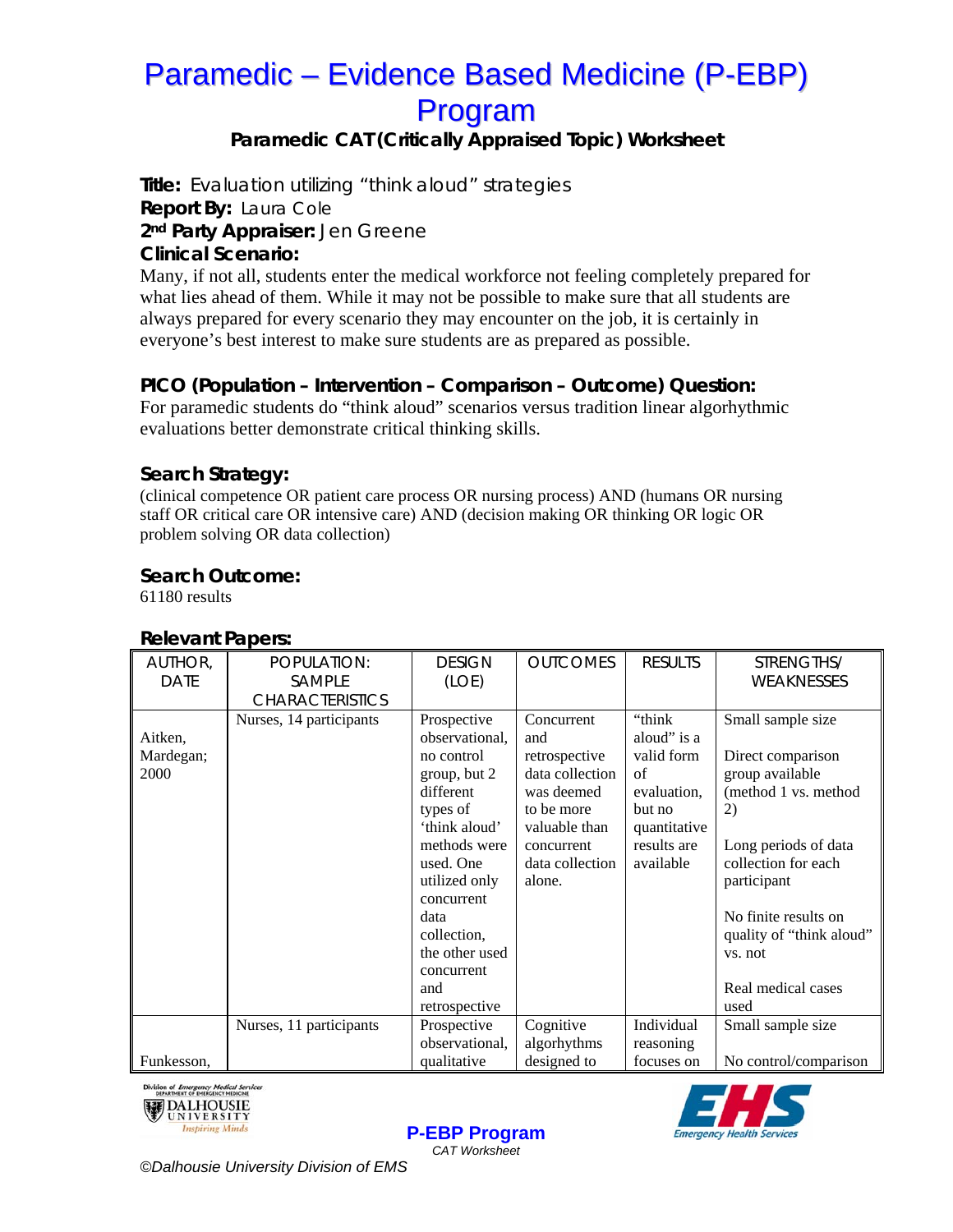# Paramedic – Evidence Based Medicine (P-EBP) Program

| Anbacken,<br>Ek; 2005 |                           |                | reduce mental<br>strain were | background<br>and | group                   |
|-----------------------|---------------------------|----------------|------------------------------|-------------------|-------------------------|
|                       |                           |                | not commonly                 | experience.       |                         |
|                       | 20 interviews from 5      | Prospective    | used.<br>Six cognitive       | Content,          | Small sample size       |
| Fowler,               | different nurses about 10 | observational, | operators and                | clinical          |                         |
| 1997                  | patients                  | qualitative    | six cognitive                | context and       | Excellent analysis      |
|                       |                           |                | strategies                   | experience        | technique               |
|                       |                           |                | were isolated<br>and used to | were most         | Well structured to      |
|                       |                           |                | code verbal                  | important<br>when | assist more research in |
|                       |                           |                | responses.                   | developing        | the future              |
|                       |                           |                |                              | a care plan       |                         |

### **Comments:**

- Challenging topic to quantitatively assess
- No set method for "think aloud", so each study uses it's own method
- All studies have been done on established health care providers, no data is available yet on the validity of assessing students with "think aloud" strategies
- No research on Prehospital health care providers

### **Consider:** *Why would you NOT change practice, based on this article?*

Certainly this area of research and evaluation is still in its infancy. While it holds potential for the future, more research needs to be done in this area, not only on the validity of "think aloud" assessment, but also to determine the most efficient procedure for carrying an evaluation out.

### **Clinical Bottom Line:**

Before educational or assessment protocol changes there must be no amount of reasonable doubt that "think aloud" style assessments are superior for accurate evaluation.

### **References:**

LM Aitken., KJ Mardegen (2000) "Thinking aloud": Data collection in the natural setting, *West J Nurs Res*. 2000 Nov;22(7):841-53.

Kajsa Helena Funkesson., Els-Marie Anbacken, Anna-Christina Ek (2005) Nurses' reasoning process during care planning taking pressure ulcer prevention as an example. A think-aloud study*, International Journal of Nursing Studies* 44 (2007) 1109–1119

> **P-EBP Program** *CAT Worksheet*





*©Dalhousie University Division of EMS*